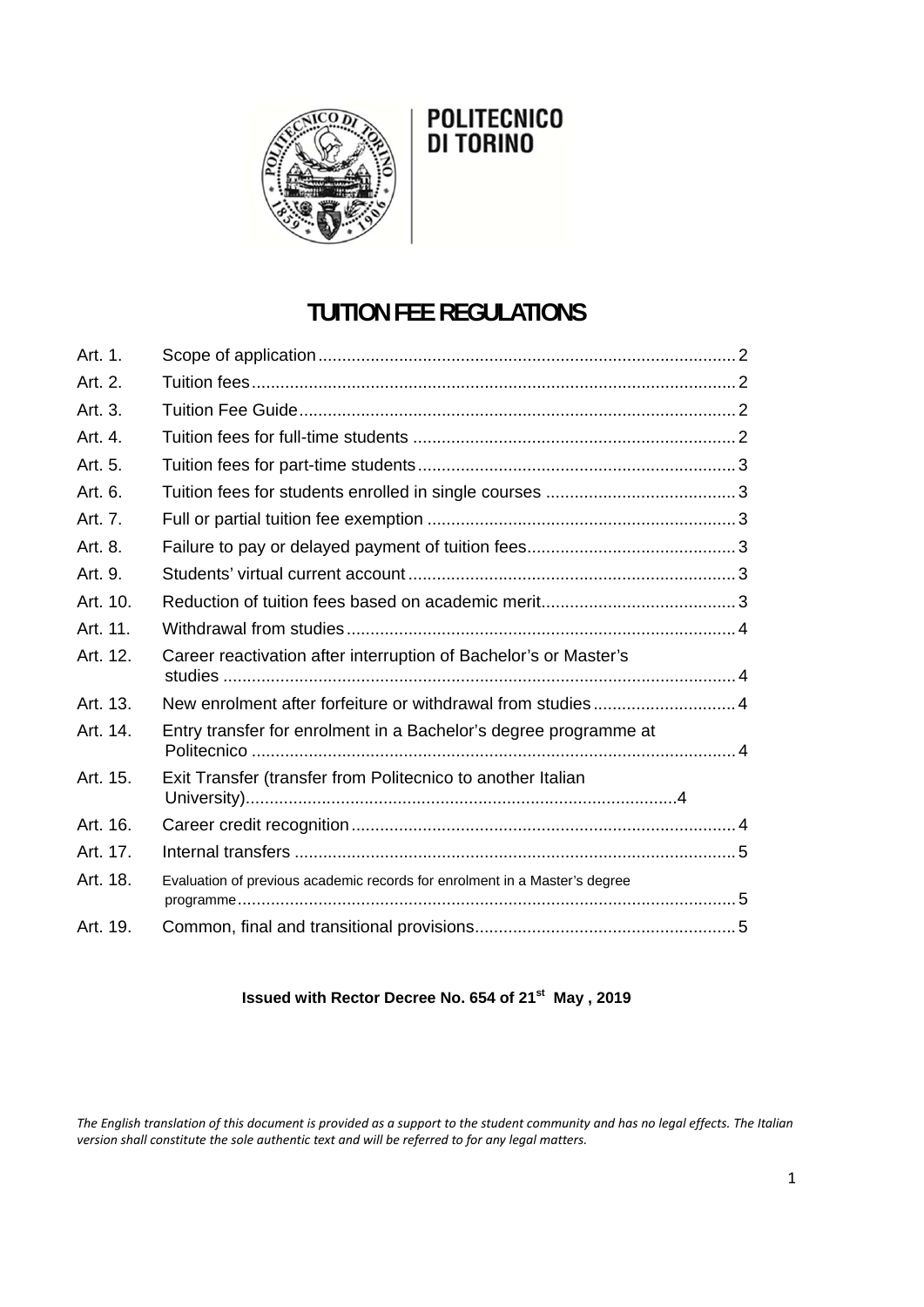#### **Art. 1. Scope of application**

- 1. This Regulation is part of the Student Regulations.
- 2. The provisions of this Regulation apply to:
	- a) students enrolled in Bachelor's and Master's degree programmes belonging to the system established by Ministerial Decrees no. 509/99 and no. 270/04;
	- b) students of Bachelor's degree programmes and courses for the attainment of a university diploma /"Diploma Universitario" belonging to the system pre-dating Ministerial Decree. no. 509/99;
	- c) students of Specialization Schools (Scuole di Specializzazione), as long as these rules comply with the special provisions for such Schools;
	- d) PhD candidates, as long as these rules comply with the special provisions for PhD programmes;
	- e) students enrolled in single courses (including students who come from foreign universities, with or without exchange programme);
	- f) students registered to other training courses for lifelong learning and professional development managed by Politecnico, provided that these rules do not infringe the provisions contained in the constituent acts of the courses themselves.

#### **Art. 2. Tuition fees**

- 1. A student is considered enrolled for the academic year only upon payment of the tuition fees, which are established every year by the Governing Bodies of Politecnico di Torino and illustrated in the Tuition Fee Guide.
- 2. Tuition fees include: the comprehensive fee, referred to in art. 1, paragraph 252 of Law no. 232 dated 11<sup>th</sup> December 2016; the sums of money which Politecnico collects from its students and transfers to other authorities; other costs/charges for individual services rendered upon request of a student:

|                       | Exit transfer application (congedo)                                       |
|-----------------------|---------------------------------------------------------------------------|
|                       | Registration for the State Examination for Professional Practice          |
|                       | (esame di stato)                                                          |
|                       | Academic degree duplication                                               |
|                       | Smart card duplication                                                    |
|                       | Career reactivation after interruption of studies – fee for each          |
|                       | academic year of interruption (tassa ricognizione)                        |
|                       | Career reactivation after interruption of studies - charge for unfinished |
|                       | evaluation procedure                                                      |
|                       | New enrolment after withdrawal from studies (rinuncia) – fixed amount     |
| Other student charges | and variable amount for credit recognition                                |
|                       | New enrolment after forfeiture (decadenza) – fixed amount and             |
|                       | variable amount for credit recognition                                    |
|                       | Transfer - charge for unfinished procedure                                |
|                       | Career credit recognition (abbreviazione di carriera) - charge for        |
|                       | unfinished procedure                                                      |
|                       | Internal transfer - charge for unfinished procedure                       |
|                       | Evaluation of previous academic records for enrolment in a Master's       |
|                       | degree programme - charge for unfinished procedure                        |
|                       | Career unblocking (sblocco carriera)                                      |
|                       | Charge for thesis credits exceeding the limit $-$ for full-time students  |
|                       | only                                                                      |

#### **Art. 3. Tuition Fee Guide**

1. A Tuition Fee Guide is published every academic year. The Tuition Fee Guide illustrates the amounts that students have to pay for the comprehensive fee and for other charges (referred to as "Tuition Fees), as per art. 2. The Guide also illustrates payment methods and operational procedures to be followed.

#### **Art. 4. Tuition fees for full-time students**

- Full-time students are required to pay their tuition fees in two instalments.
- 2. Students might benefit from a reduction of their tuition fees on the basis of the financial condition of their family unit, in accordance with the relevant provisions that apply to the year for which the reduction has been claimed, as indicated in the Tuition Fee Guide.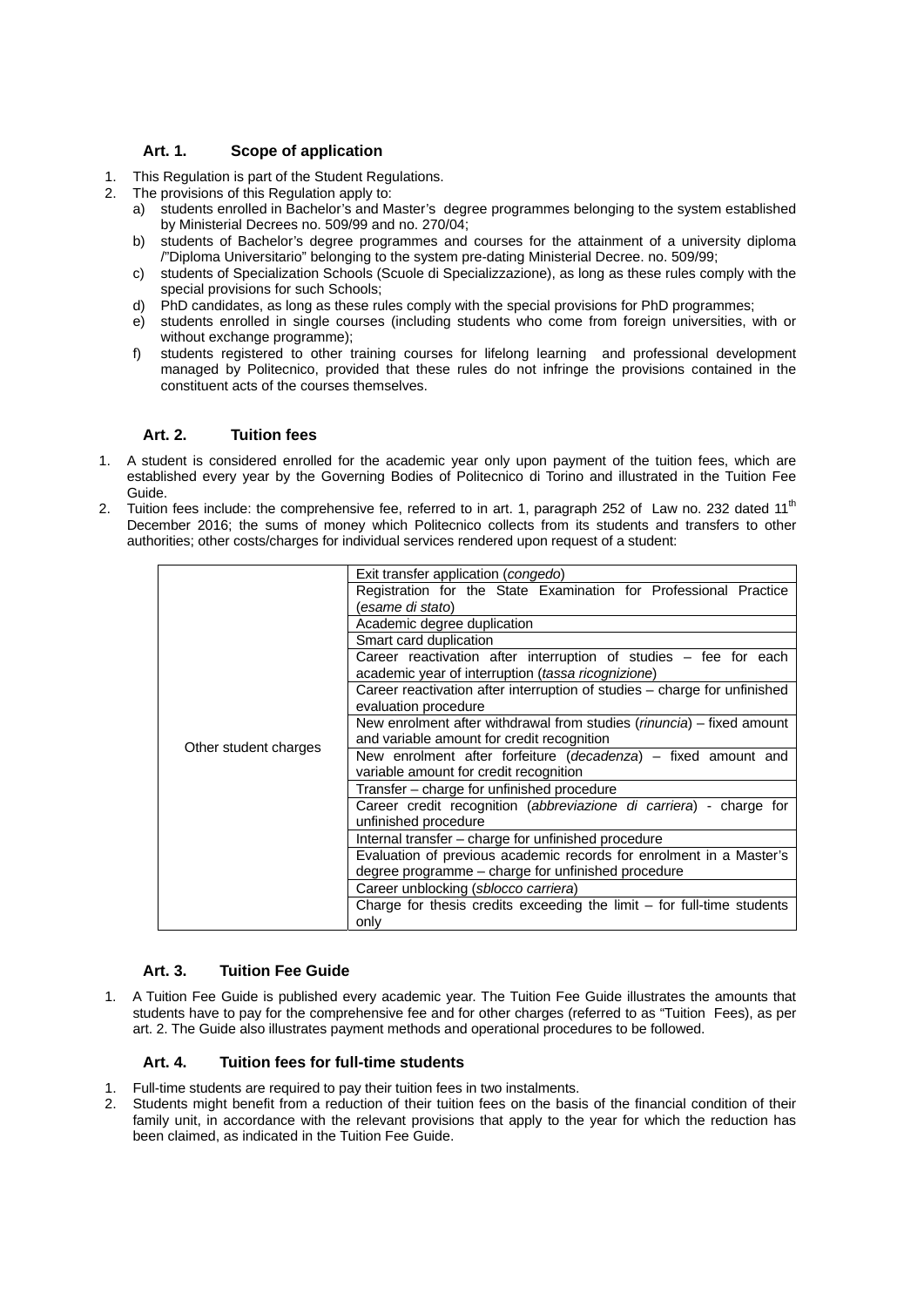#### **Art. 5. Tuition fees for part-time students**

- 1. The tuition fee of part-time students is calculated according to the same provisions stated in the abovementioned article for full-time students.
- 2. The amount due by part-time students is lower than the amount due by full-time students and its percentage is defined each academic year in the Tuition Fee Guide.

#### **Art. 6. Tuition fees for students enrolled in single courses**

1. Enrolment in single courses requires the payment of a fixed fee and a variable fee on the basis of the number of credits that a student wants to obtain. Amounts, methods and deadlines for payment are illustrated in the Student Fee Guide.

#### **Art. 7. Full or partial tuition fee exemption**

- 1. Full or partial tuition fee exemption is possible for students in the following categories:
	- students from a foreign university who are studying at Politecnico di Torino for a certain period of time in the framework of a specific agreement between the two universities which covers the financial issues related the participation in the exchange programme;
	- students and PhD candidates with an EDISU scholarship: scholarship recipients and eligible candidates (*vincitore, idoneo*);
	- PhD candidates without a scholarship;
	- PhD candidates who come from a foreign university within the framework of a co-tutelle agreement with Politecnico di Torino or with an international mobility agreement;
	- Students of the Graduate School (Scuola di Specializzazione)
	- Students with a scholarship awarded by the Italian Government;
	- Students with disabilities: students with a disability rating of 66% or greater (within the meaning of article 3, paragraph 1 of Law No. 104 dated 5<sup>th</sup> February 1992), or disabled students (within the meaning of Law No.118/71);
	- Political refugees.
	- Students enrolled in first year of a Bachelor's degree programme partially (first year) or entirely taught in English;
	- Students of the Alta Scuola Politecnica:
	- Students of the Young Talent Project;
	- Students who are administrative staff members at Politecnico di Torino.
	- 2. The eligibility criteria for the above mentioned fee exemption and the tuition fee amounts to be paid by students belonging to the above mentioned categories are illustrated in the Tuition Fee Guide.

#### **Art. 8. Failure to pay or late payment of tuition fees**

- 1. Students who have not paid their tuition fees within the deadlines are not entitled to perform any further career act (such as taking exams, withdrawing from studies, etc.) nor to use any university service (i.e. Wi-Fi, IT labs/*laib*, libraries, etc.)
- 2. In order to unblock their career, students are required to settle all their debts; they are also charged a fee for unblocking their career, which must be paid within the deadline illustrated in the Tuition Fee Guide.

#### **Art. 9. Students' virtual current account**

- 1. The virtual current account keeps track of the debits and credits of every student (only those referred to career acts). When money is transferred by a student into the virtual current account, first of all it will cover outstanding debts according to the deadlines.
- 2. If studenta havw a credit balance in thier virtual current account, they can claim the full credit refund by following the procedure available in the Tuition Fee Guide.
- 3. At the end of the academic career (e.g., upon graduation, withdrawal from studies, etc.), students must settle all outstanding debts, regardless of deadlines. This rule also applies to cases of "double enrolment" (students who are co-enrolled in a Bachelor's degree programme, and, immediately after graduation, enrol in a Master's degree programme, during the same academic year). Students with a credit balance on their virtual account at the end of their studies will be refunded by Politecnico.

#### **Art. 10. Reduction of tuition fees based on academic merit**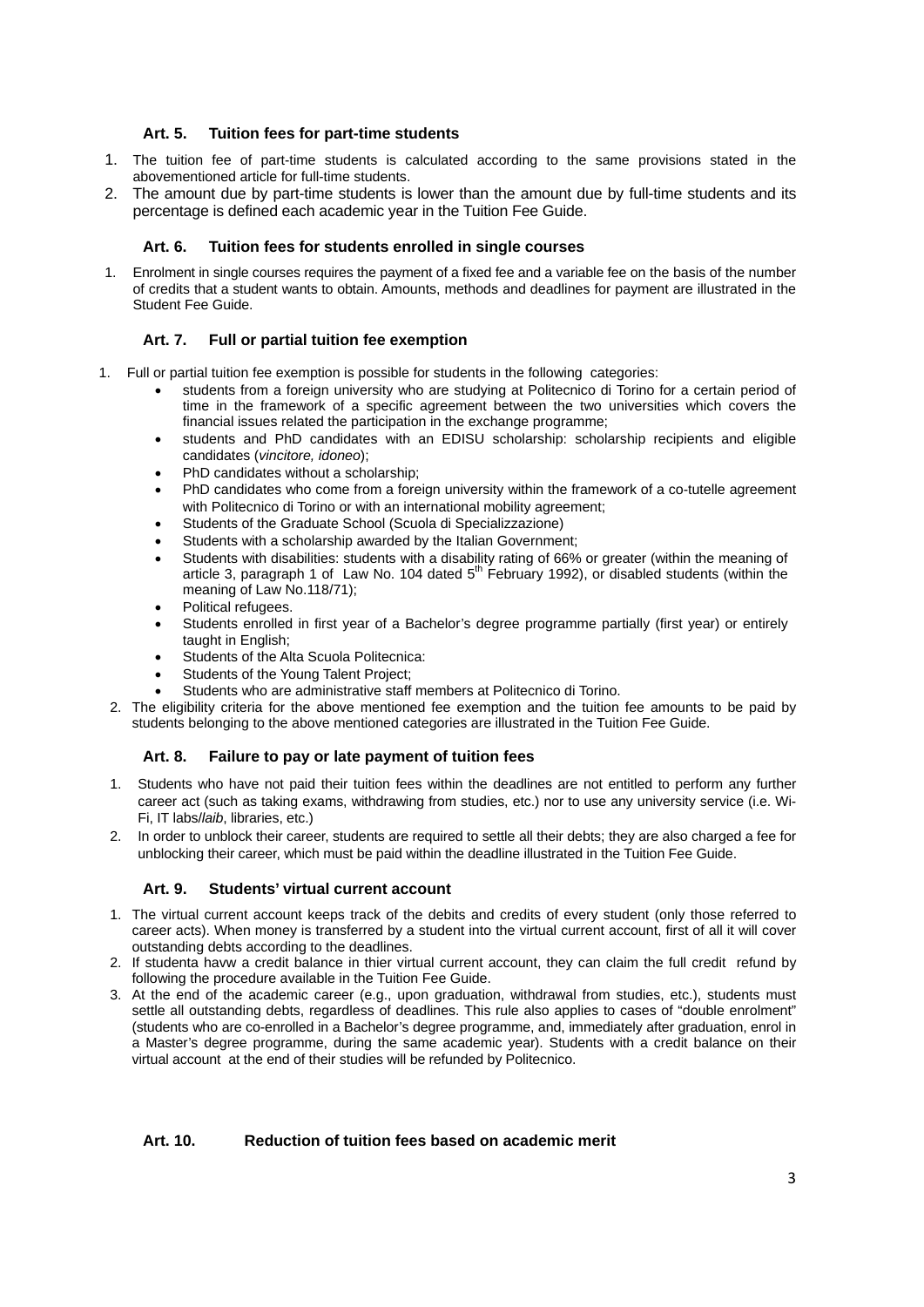- 1. High-achieving students who meet the requirements illustrated in the Tuition Fee Guide are granted a reduction in their tuition fees when enrolling in a Bachelor's degree programme or in a Master's degree programme on a full-time basis.
- 2. Tuition fee reduction based on academic merit is assigned for the academic year that follows the one in which the students have attained high levels of academic achievement, as long as they are still enrolled at Politecnico di Torino.
- 3. In order to assess if a student has attained high levels of academic achievement, the University takes into account the exams that the student has passed and recorded within the 12 months prior to August, 10<sup>th</sup> of the academic year which comes before the year in which the student applied for fee reduction. Exams taken during a closed academic career, although already recognized by Politecnico (e.g., exams related to career credit recognition), are not taken into consideration.
- 4. Fee reduction is not applied when students attain high levels of academic achievement during their last year, unless they continue their studies and enrol in a Master's degree programme at Politecnico.
- 5. Students who are already exempted from paying their tuition fees or students enrolled on a part-time basis cannot be granted a fee reduction based on academic merit.

#### **Art. 11. Withdrawal from studies**

- 1. Students who intend to withdraw from studies are required to settle all outstanding debts due to Politecnico before the official declaration of withdrawal, as indicated in the Student Regulations.
- 2. Students already enrolled for the current academic year who intend to withdraw from studies are required to pay the first instalment of their tuition fees. If students submit their withdrawal request before the deadline for the second instalment, they will not have to pay it; in any case, they still have to pay the balance due for the first instalment according to their contribution level.
- 3. In any case students are not entitled to receive any kind of fee reimbursement, not even a partial refund. This rule applies also to students who withdraw from studies before the end of the academic year.

#### **Art. 12. Career reactivation after interruption of Bachelor's or Master's studies**

- 1. When a student intends to resume a career which was interrupted for not having enrolled, he/she will have to pay regular tuition fees for the current academic year plus a charge for the years in which he/she has not been enrolled. On top of that, the student is required to settle any possible outstanding debt related to the last year of enrolment.
- 2. The student who intends to resume a career, which was interrupted for not having enrolled or for not having taken any exam for more than four academic years, must: a) complete the procedure illustrated in paragraph 1; b) request the evaluation of previous academic records and pay the corresponding charge (illustrated in the Tuition Fee Guide) which will be deducted from the tuition fees in case of new enrolment; otherwise, if the student decides not to enrol, this amount of money will not be refunded.

#### **Art. 13. New enrolment after forfeiture or withdrawal from studies**

- 1. In compliance with the Student Regulations, a student who intends to enrol again after forfeiture or withdrawal from studies, is entitled to request the recognition of the credits accrued during his/her previous academic career. For this, the student is required to pay a fixed fee and a variable fee on the basis of the number of validated credits.
- 2. The above mentioned charge is due only if the previous academic career (for which the recognition has been requested) was NOT at Politecnico di Torino.
- 3. Due amounts are illustrated in the Tuition Fee Guide.

#### **Art. 14. Entry transfer for enrolment in a Bachelor's degree programme at Politecnico**

1. The student who transfers from another university and intends to enrol in a Bachelor's degree programme at Politecnico di Torino is required to pay the amount indicated in the Tuition Fee Guide, before the relevant deadlines (which are illustrated in the Calls for admissions to Bachelor's degree programmes). If the transfer procedure is completed successfully, this amount will be deducted from the tuition fees; otherwise, if the student decides not to enrol, it will not be refunded.

#### **Art. 15. Exit Transfer (transfer from Politecnico to another university)**

1. The student who applies for an exit transfer (*congedo*) before the payment deadline for the second instalment of his/her tuition fees is not required to pay it. The exit transfer will be approved only if Politecnico receives the authorization form the university where the student intends to transfer to.